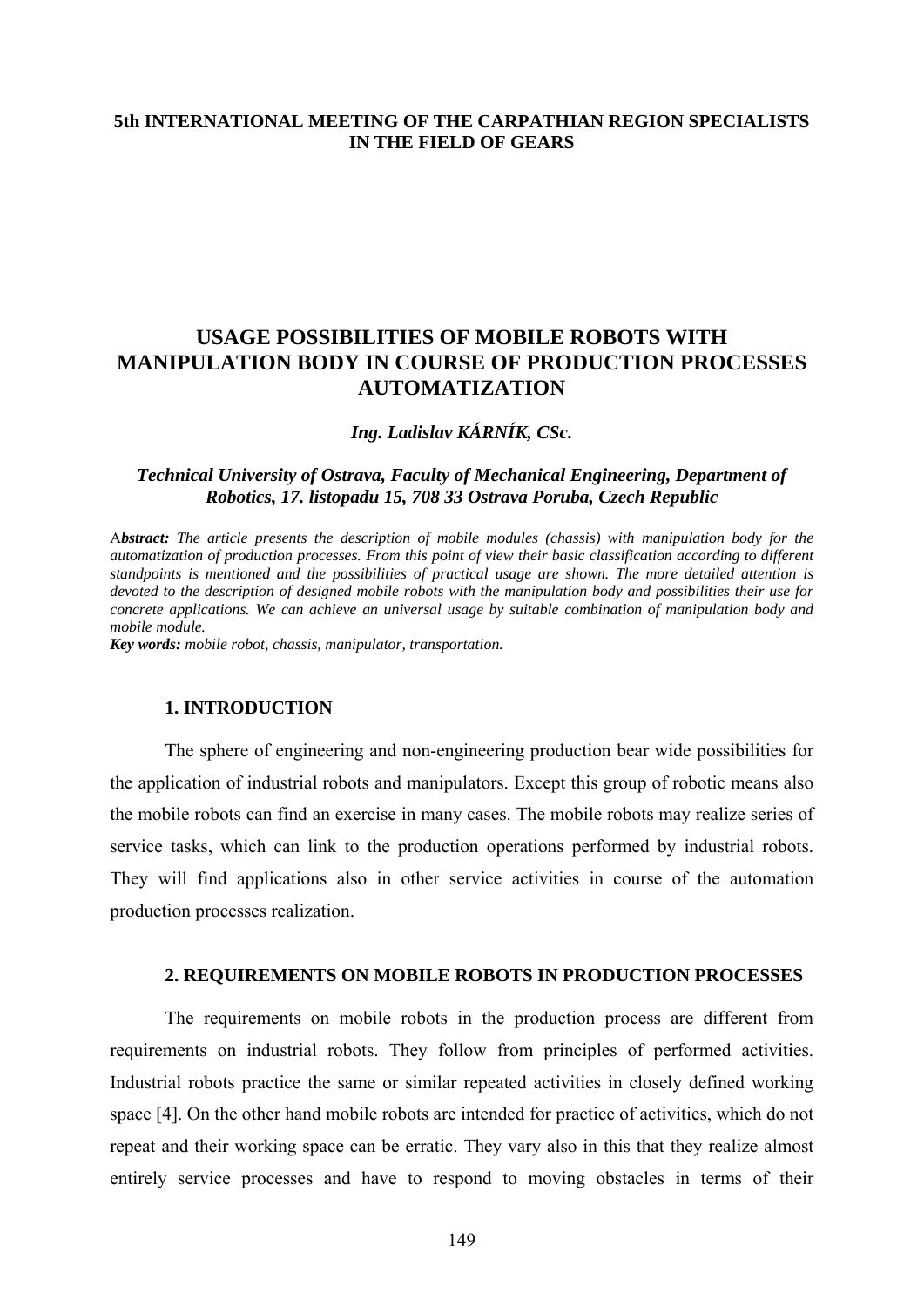translocation from starting to the objective point. They may move in doing so into indoor or outdoor environment [2, 3]. The mobile robots exploited in the production can be classified in accordance with different standpoints like e.g.:

- according to the type of locomotive mechanism on: a) wheel

# b) belt

c) hybrid

- according to the body of locomotive mechanism on: a) without body

|                                                                           | b) with manipulation body                                      |
|---------------------------------------------------------------------------|----------------------------------------------------------------|
| - according to the control method:<br>- according to the loading capacity | c) with technological body                                     |
|                                                                           | a) autonomous locomotive robots                                |
|                                                                           | b) mobile robots guided by an operator                         |
|                                                                           | c) automatic traffic trucks                                    |
|                                                                           | a) up to $10 \text{ kg}$ , $100 \text{ kg}$ , $500 \text{ kg}$ |
|                                                                           | b) over $500 \text{ kg}$                                       |

- according to performed activities:

a) handling - in interoperational transports for material handling,

in store economy, work pieces inspection and sorting,

- b) assembly parts withdrawing from containers and their assembly,
- c) environment identification moving in dangerous environment, e.g. crashes

d) service activity - inspection activity for removing the failure possibility e.g.

in stores with dangerous waste,

e) transport - material and equipments transfer on the requisite place,

f) inspection activity - inspection and verification of dangerous processes,

- g) other activities
	- according to the environment characteristic where robots will move,
	- other.

The mobile robots with the manipulation body can be used for the manipulation, assembling and transport activities. It may be the question of autonomous robots or robots guided by an operator. From the point of view of the load capacity for the manipulation body and whole robot all the mass categories of these robots may be included [1]. The considerable requirement scatter influences the chassis construction and the manipulation body. Mobile robotic systems with a manipulation body may be solved for activities in partially known or unknown environment with variable scenes etc. In the case of autonomous robots the information from the outer and inner sensorial subsystem has to be processed.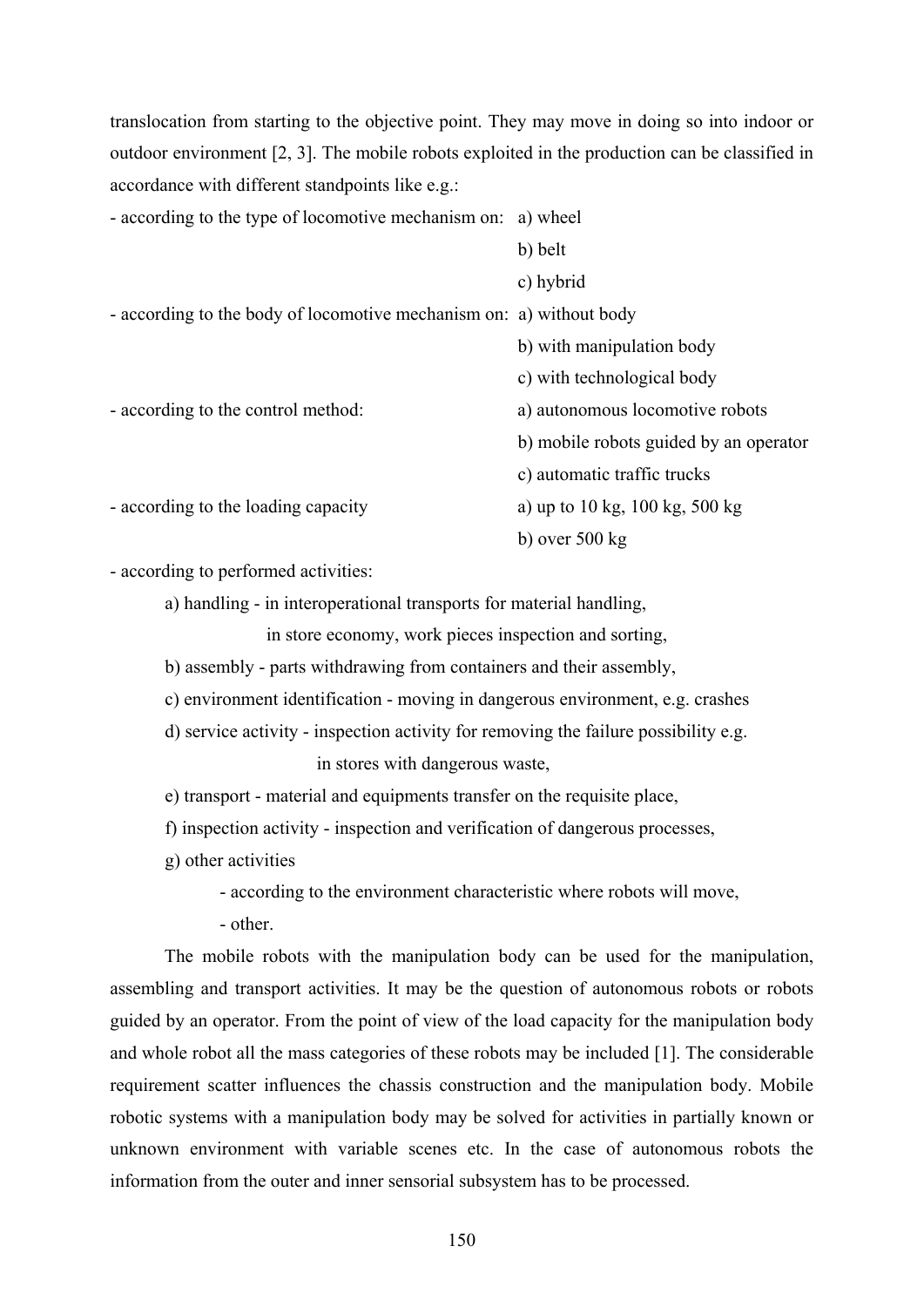Their activity unwinds from processing exact mathematical models for the defined environment and the time of activities. The robot navigation in the environment is realized by data processing of outer sensors and by position evaluation in dependence on the robot trajectory speed. Data processing and all calculations have to be compiled in real time.

### **3. MOBILE ROBOT WITH MANIPULATION BODY**

For handling, service activities or transport also the mobile robot construction with the manipulation body designed in the Department for Robotics, Faculty of Mechanical Engineering, Technical University of Ostrava. The model robot scheme compiled in Pro/ENGINEER system is shown on Fig. 1.



**Fig.1** *Designed mobile robot construction*

The chassis of the mobile robot is designed as four-wheel with difference method of the control. The trajectory control of robot movement is realized by different rotation of driving wheels, eventually by reverse direction of their rotation. This solution makes possible to turn the robot in place around its vertical axis what can be an advantage especially during its maneuvering in close spaces or corners. On this account the circular shape of grand plan projection was selected. The chassis includes several levels. The control computer will be located under the basic frame in the space beside batteries. By this solution the certain compactness of the chassis construction is achieved and at the same time the chassis centre of gravity is moved down. The operation security will be ensured by contact segments located in the under part of the chassis [5]. The electro motors for turning all joints of the manipulation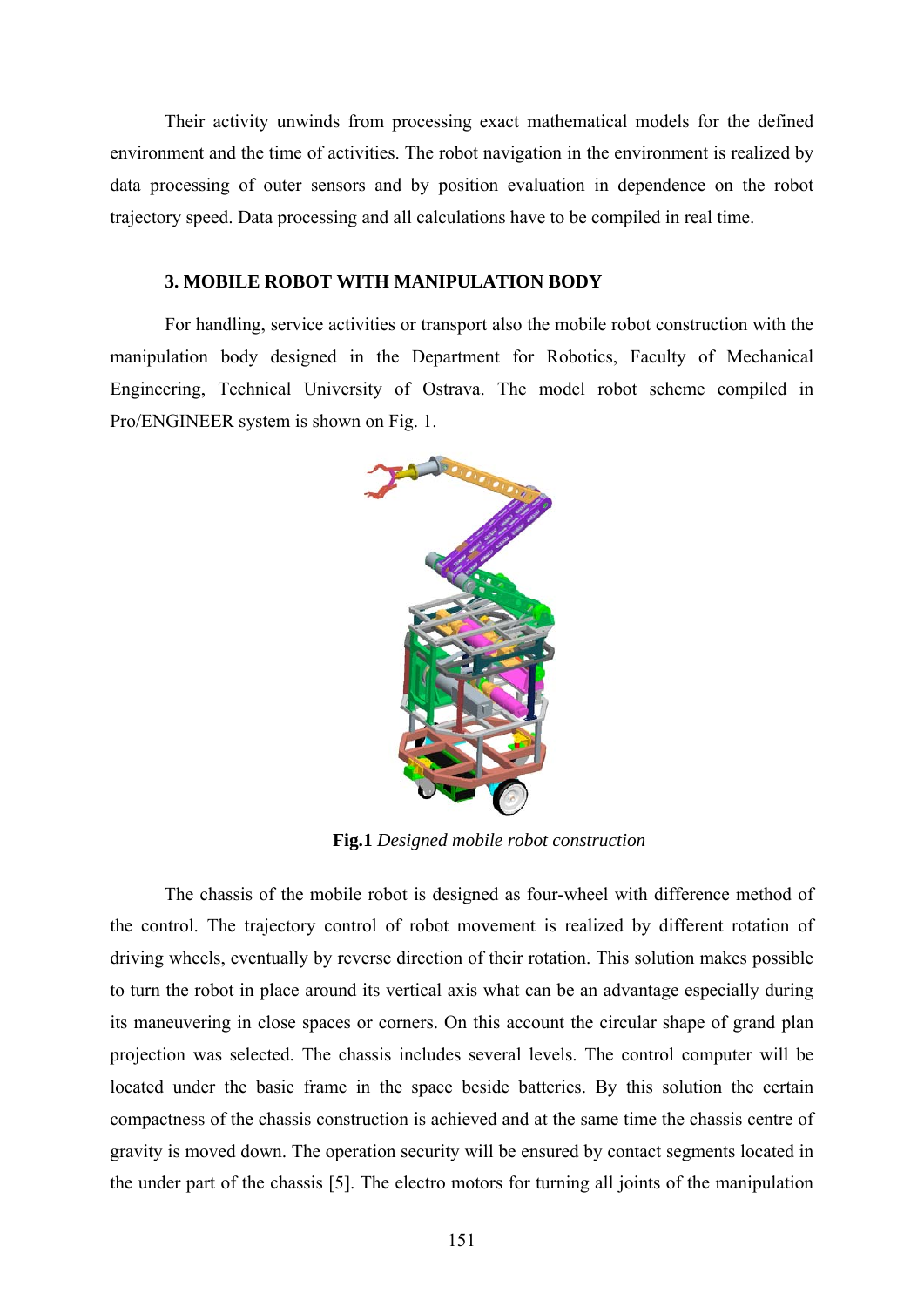body with three degrees of freedom are placed in the upper levels. The transformation of the rotary movement in all joints is solved by means of belts and pulleys. On the interface of the manipulation body the gripper head or an anthropomorphous gripper can be fixed. For driving the chassis as well the manipulation body the MAXON motors are used. The operating range of the manipulation body takes 1,2 m with its load capacity of 5 kg.

The robot movement on the required trajectory is given by a mathematical model of the chassis. The kinematic scheme is shown on Fig. 2.



**Fig.2** *Position and orientation designation of the chassis*

According to the mentioned designation on the Fig. 2 it can be written:

$$
\dot{x} = v \cdot \cos \varphi
$$
\n
$$
\dot{y} = v \cdot \sin \varphi
$$
\n
$$
\dot{\varphi} = \omega
$$
\n(1)

where  $x$ ,  $y$  and  $\varphi$  - are positions and orientation of the chassis,

*v* and  $\omega$  - are peripheral and angular rotary speeds of the whole chassis.

The formulation of peripheral speeds  $v_1$  and  $v_2$  is given by angular speeds of driving wheels  $\omega_1$  and  $\omega_2$  and their radii  $R_1$  and  $R_2$  and can be gained by gradual substitution:

$$
\dot{x} = \frac{\omega_1 R_1 + \omega_2 R_2}{2} \cdot \cos \varphi
$$
\n
$$
\dot{y} = \frac{\omega_1 R_1 + \omega_2 R_2}{2} \cdot \sin \varphi
$$
\n
$$
\dot{\varphi} = \frac{\omega_2 R_2 - \omega_1 R_1}{l}
$$
\n(2)

Integrating the system of equations (2) the chassis position regarding to the origin of the coordinate system  $(x_0, y_0, \varphi_0)$  can be defined. This model can be schematically presented by the scheme shown on the Fig. 3 where  $(x, y)$  are functions of angular speeds  $(\omega_1$  and  $\omega_2$ ).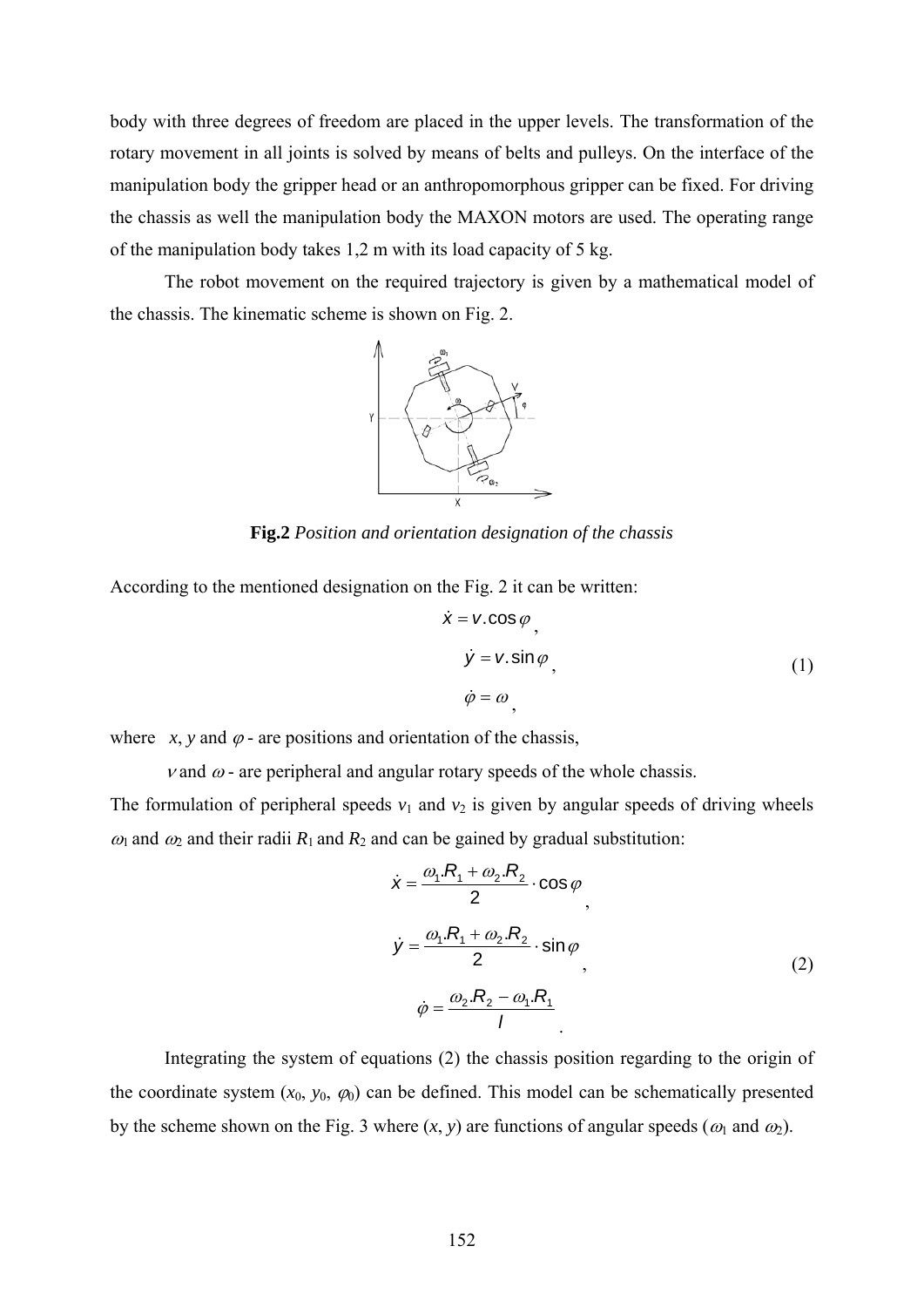$$
\begin{array}{c}\n\omega_1 \\
\hline\n\omega_2\n\end{array}\n\qquad\n\begin{array}{c}\n\chi = F_1(\omega_1, \omega_2) \\
y = F_2(\omega_1, \omega_2)\n\end{array}\n\qquad\n\begin{array}{c}\nX \to \\
Y \to \\
Y\n\end{array}
$$

**Fig.3** *Block diagram of the position determination*

Inverse functions to the  $F_1$ ,  $F_2$  functions are  $G_1$ ,  $G_2$  functions that can be expressed again from the equation system (2) for angular functions  $\omega_1$  and  $\omega_2$ :

$$
\omega_1 = \frac{1}{R_1} \cdot \left(\frac{\dot{x}}{\cos \varphi} - \frac{I \cdot \dot{\varphi}}{2}\right),
$$

$$
\omega_2 = \frac{1}{R_2} \cdot \left(\frac{\dot{y}}{\sin \varphi} - \frac{I \cdot \dot{\varphi}}{2}\right),
$$
(3)
$$
\varphi = \text{arctg}\left(\frac{\dot{y}}{\dot{x}}\right).
$$

This model can be schematically expressed by the scheme shown on the Fig. 4 where  $\omega_1$  and  $\omega_2$  are the position functions of *x* and *y*.



**Fig.4** *Block diagram of the angular speeds determination*

The robot movement trajectory given by time functions  $x$  and  $y$  can be determined by controlling angular functions of both driving wheels  $\omega_1$  and  $\omega_2$ . With respect to the difference control of the designed variant it will be valid  $\omega_1 = -\omega_2$  for turning with the zero radius (turning around the centre of the driving chassis wheels common axis). The  $\omega_1 = \omega_2$  relation is valid for the direct movement direction.

 The designed mobile robot with the manipulation body can be used in production processes for example for following applications:

- manipulation with work pieces and tools up to the load capacity of 5 kg in
- terms of interoperational transport and in stores,
- realization of service activities for production sections,
- manipulation with objects in the dangerous environment
- other service activities.